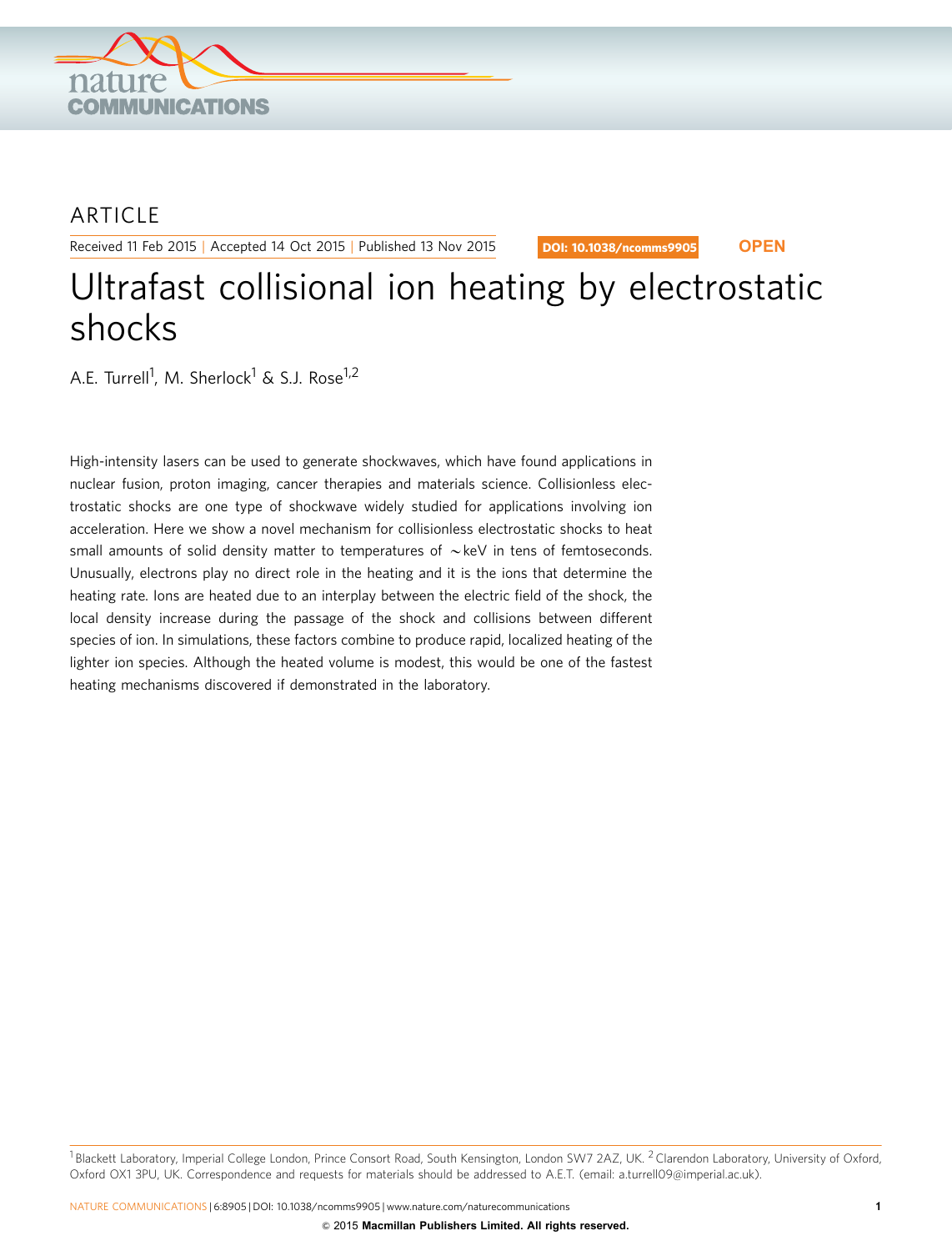igh-intensity ( $> 10^{18}$  W cm<sup>-2</sup>), high-contrast (10<sup>9</sup>)<br>short-pulse (<100 fs) lasers have allowed for the creation<br>and manipulation of close to solid density plasma. This is<br>because they allow for direct laser-target i short-pulse  $(<100 \text{ fs})$  lasers have allowed for the creation and manipulation of close to solid density plasma. This is because they allow for direct laser–target interaction before hydrodynamic expansion can create a lower density pre-plasma, which absorbs much of the laser pulse<sup>[1,2](#page-5-0)</sup>. In these interactions, ions are usually only indirectly heated by the laser via electrons; typically, ions gain thermal energy only through electron–ion thermal equilibration or electron–ion instabilities<sup>[3](#page-5-0)</sup>. There are several mechanisms for the deposition of laser energy into ions such as indirect heating by electrons, ion trapping in the downstream region of shocks or through the acceleration of bunches of  $\sim 10^9$  ions to  $\sim$  MeV energies for a broad range of applications including nuclear fusion, proton radiography and hadron therapy<sup>4-17</sup>. Dissipation of laser energy through the intermediary of collisionless electrostatic shocks (CESs)[18–20](#page-5-0) are one such class of deposition mechanisms. Ion–ion collision dynamics are often assumed to be unimportant in these cases, which typically involve near-critical density targets. In the solid density targets we consider, the ion–ion dynamics are critical for the deposition of laser energy into ions.

In the following, we demonstrate an entirely unexpected effect; for CESs launched into solid density targets composed of two ion species, the dissipation mechanism of CESs can switch from acceleration of a few ions to bulk heating of the target to keV temperatures. Moreoever, the heating process is extremely rapid, on time scales of femtoseconds, and is unusual because electrons play no direct part in the thermal heating of the ions. The ability to create small regions of very high ion energy density on time scales shorter than that of hydrodynamic expansion will be of interest in attempts to understand the processes involved in inertial confinement fusion<sup>21</sup> and will have implications for some specialized ion acceleration schemes which involve solid density targets. The effect is unimportant for densities much less than solid including near-critical density targets at typical wavelengths for high-intensity laser systems.

# Results

Collisionless electrostatic shocks. CESs are dissimilar to the planar plasma shocks typically encountered in high energy density physics. Planar plasma shocks heat material with just a single ion species<sup>22</sup>, they have electric fields that do not change sign over the shock width, L, and the usual dissipation mechanism is via ion–ion collisions $^{23}$  $^{23}$  $^{23}$ . These shocks are described by the Rankine– Hugoniot relations<sup>24</sup>.

In contrast, CESs exhibit a bipolar electric field that moves with the shock and have a different theoretical description. Most applications of CESs involve ion acceleration via reflection from the shock front<sup>18,20,25,26</sup>. Reflection from the shock front is the usual dissipation mechanism in near-critical density targets, whereas dissipation through heating is the dominant dissipation mechanism in weak shocks. Dissipation can also occur via ion trapping in the region downstream of the shock.

CESs formation is described by the Sagdeev potential<sup>27</sup>, which admits either shock or soliton solutions when  $\Phi(\varphi) < 0$  for  $\Phi(\varphi) = P_i(\phi, M) - P_{e1}(\varphi, \Theta, \Gamma, \beta_{e0}) - P_{e0}(\varphi, \Gamma, \beta_{e0})$  with 0 subscripts denoting upstream parameters, 1 downstream parameters, P pressure,  $M = v_{sh}/\bar{C}_s$  the Mach number of the shock,  $\varphi = e\phi/T_{e0}$  the normalized electrostatic energy across the shock front,  $\Gamma = n_{e1}/n_{e0}$ ,  $\Theta = T_{e1}/T_{e0}$  and  $\beta_{e0} = m_e c^2/T_{e0}$  the normalized inverse electron temperature. High-intensity lasers have laser pressures in excess of the electron pressure on the front surface of the target,  $P_L = \frac{I}{c} \gg P_e$ . Front surface electrons are heated to the ponderomotive energy within a half-laser cycle, so heated to the ponderomotive energy within a half-laser cycle, so<br>that  $T_e \approx m_e c^2 \left[ (1 + a_0^2/2)^{1/2} - 1 \right]$ , for normalized laser

parameter  $a_0 = \frac{eE_0}{m_e \omega c_1}$ . This causes a front surface increase in electron pressure such that  $\Phi(\phi) < 0$  and a CES can be launched. At very high intensities  $P<sub>L</sub>$  remains high and hole boring<sup>[28](#page-6-0)</sup> of the target can take place. In this study, we focus on the regime in which CESs are launched but no significant hole boring takes place. This corresponds to modest values of the holeboring parameter  $\Xi = I/(\rho c^3)$  of  $\Xi = 10^{-6} - 10^{-3}$ . After formation, the shock decouples from the laser pulse and propagates independently through the target until its energy is dissipated. Its initial velocity is similar to the initial holeboring speed and is given in the non-relativistic case boring speed and is given in the non-relativistic case<br>relevant here by  $v_b = \sqrt{\Xi} c > C_s$  [\(ref. 29\)](#page-6-0) where  $C_s$  is the ion sound speed.

In ion acceleration by CESs, ions approach the shock front with speed  $-v_{\rm sh}$  in the frame co-moving with the shock and are accelerated to  $v_{\rm sh}$ . In the laboratory frame, the ions reflected from the shock front gain a maximum momentum  $\sim 2m_i v_{\rm sh}$ .

Ultrafast collisional ion heating mechanism. CES dissipation can be through ion acceleration or through heating<sup>[27,30](#page-6-0)</sup>. For a single ion species and a strong shock, the passage of a CES does not heat the ions, although reflected ions may become trapped in the downstream region and cause heating ahead of the shock. However, in material composed of two different ion species we find that the CES dissipation mechanism can switch from energy being mostly dissipated via ion acceleration to a significant fraction being dissipated as thermal energy of the lighter ion species during passage of the shock. This is particularly true for high-density material. Although the formation of the shock is not novel here and follows the usual collisionless formation process, the dissipation mechanism becomes collisional and occurs during passage through the shock.

This process occurs because the two ion species are differentially accelerated in proportion to their charge-to-mass ratio by the electric field,  $E_x$ , of the shock;  $\frac{dv_i}{dt} = \frac{Z_i e E_x}{m_i}$  for ion species *i*. Differential acceleration of two different ion species *i* and *j* causes a non-zero relative velocity  $v_{ij} = v_i - v_j$  between them. Rapid heating of the ions proceeds via dynamical friction between the two species of ion. The higher temperature of the lighter ion species in the material with two different ion species causes a greater proportion of the lighter ion species to pass through the shock $31$ , rather than be reflected, significantly changing the CES energy deposition into the target.

We have found that the rate of heating is extremely rapid, as shown in [Fig. 1](#page-2-0) for two different target types. Plastic is a ubiquitous laser target, while caesium hydride (CsH) is chosen as a target because it has properties such as its typical charge and therefore charge-to-mass ratio, which are in particular suited for ultrafast collisional ion heating. The figure is described in more detail in the Simulation results section. The rate of heating of the ions is accounted for by the fact that the ion–ion collisions, which drive this heating mechanism, occur on shorter time scales than the electron–ion interactions that typically cause ion heating in laser–plasma interactions. Usually, laser plasma interactions deposit energy into electrons and ions are heated indirectly through instabilities involving electrons or through electron–ion equilibration (driven by electron–ion collisions). This can be seen by comparing the rate of change of temperature due to the collisional ion heating, equation (3) of the analytical model found in the Methods section, to the Landau–Spitzer electron–ion temperature equilibration rate<sup>[32,33](#page-6-0)</sup>. Assuming that the relative ion velocity is  $v_{ij} \approx v_{\text{th},ij}$ ,

$$
\frac{\left(\mathrm{d}T_{ij}/\mathrm{d}t\right)_{\mathrm{UECHH}}}{\left(\mathrm{d}T_{ie}/\mathrm{d}t\right)_{\mathrm{Equil.}}}\approx Z_j^2 \frac{n_j}{n_e} \frac{v_e}{v_{\mathrm{th},ij}}
$$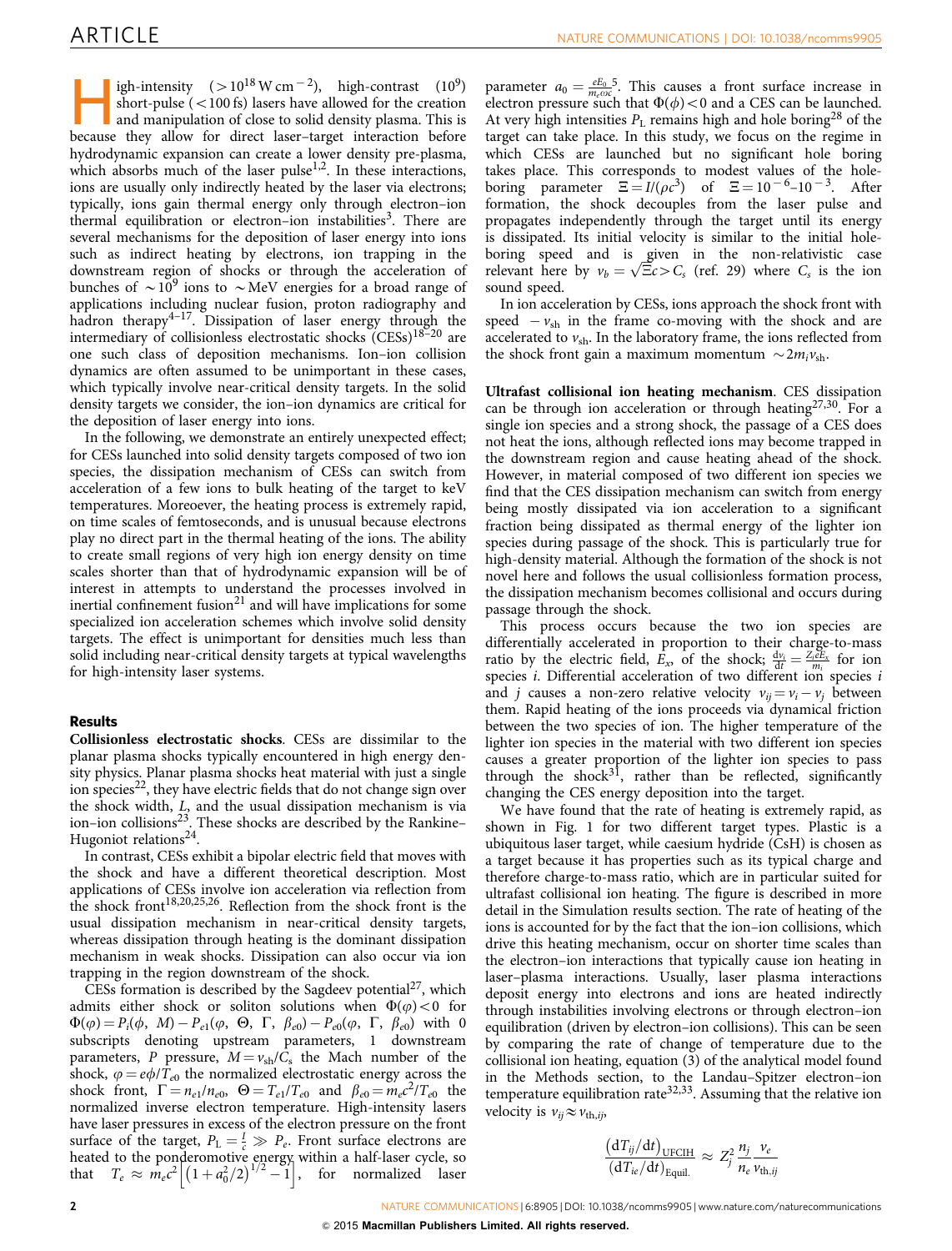<span id="page-2-0"></span>

Figure 1 | Temperature rise due to ultrafast collisional ion heating as calculated in PIC simulations. Temperatures are shown in the directions parallel,  $T_{\text{II}}$ , and perpendicular,  $T_{\text{II}}$ , to the laser propagation direction and are each an average of the ten computational cells (approximately a skin depth  $\delta_{sk}$ ) on either side of the highest density point in the target. The temperatures are fitted as demonstrated in [Fig. 4.](#page-4-0) The simulations included collisions between all species, electron and ion. (a) CH target,  $I$   $=$  10<sup>20</sup> W cm  $^{-2}$ ; (**b**) CsH target, I  $=$  5  $\times$  10<sup>20</sup> W cm  $^{-2}$ .

then the ion temperature increase due to ultrafast collisional ion heating can dominate electron–ion equilibration for relativistic laser–plasma conditions. The second reason for the rapid rate of heating is the density increase, which occurs during the passage of a CES. The collisional absorption of energy per unit time scales is

$$
\dot{Q}_i = \frac{3}{2} n_i \left(\frac{\mathrm{d}T_{ij}}{\mathrm{d}t}\right)_{\mathrm{UFCIH}} \propto n_i n_j
$$

and the shock passage inside the target, where the heating occurs, causes density increases across the shock of  $\sim$  2–8 times the initial density.

Simulation results. The results of simulations, obtained via the process described in the Methods section, are shown in the figures. The figure panels are labelled a–c for plastic (CH) and d–f for CsH. We present three different scenarios; a and d are collisions enabled between all species (electrons and ions), b and e are the same as a and d, respectively, except that inter-ion collisions are disabled (collisions between ions of different species), and c and f are the same as a and d, respectively, except that the second, more massive ion species is not present in the material (a single species equivalent case to the first scenario). These three different scenarios show the effects and mechanism of the ultrafast collisional ion heating clearly. In a and d ultrafast collisional ion heating occurs, whereas in b, c, e and f it cannot, because it relies on collisions between different ion species.

[Figure 2](#page-3-0) shows the phase space of protons from the three different scenarios for both target types. The spread in  $P_x$  is larger and the number of protons reflected far less, in scenario a and d when the thermal dissipation mechanism is activated by the presence of the two ion species and the collisions between them. The greater number of protons passing through the shock is consistent with higher proton temperatures $^{31}$  $^{31}$  $^{31}$ . In contrast, panels b, c, e and f show the ion acceleration dissipation mechanism of CES clearly, with a double-layer structure and significant acceleration of protons.

[Figure 3](#page-3-0) shows the final temperatures and densities of the ions as a function of distance, centred around the point of maximum density. For the panels in which ultrafast collisional ion heating cannot operate, b, c, e and f, the ion temperatures are significantly lower. In scenarios b, c, e and f, there is only a relatively small temperature change across the shock front but the presence of collisions between ions of different species in scenario a and d changes this behaviour considerably.

The temperatures are calculated by fitting Maxwell–Boltzmann distributions to the ions' distribution functions in their rest frame. This ensures directed kinetic energy is not mistakenly accounted for as thermal energy. This is an important distinction, because some protons are still reflected from the shock in the scenario where ultrafast collisional ion heating takes place. Examples of the fits to the bulk distributions, which yield the reported temperatures, are shown in [Fig. 4](#page-4-0) for protons. The distribution functions remain anisotropic on time scales less than a few femtoseconds; thus, Maxwell–Boltzmann distributions are fitted separately in the parallel and perpendicular directions, with the quoted temperatures an average. In [Fig. 4a,d](#page-4-0), the fits are good, except for the high-energy tails that are in part due to reflection from the shock front and which play an unimportant role in ultrafast collisional ion heating. Ion–ion collisions allow the proton distribution to remain quasi-Maxwellian during the rapid heating. It is noteworthy that the large difference in the scale of the energy axes of the plots in panels b, c, e and f relative to panels a and d of [Fig. 4](#page-4-0) is caused by ultrafast collisional ion heating.

The rapid rate of ion heating is a key feature of this mechanism and is clearly shown in Fig. 1 for the two different materials. Figure 1 shows scenario a and d, in which collisions occur between all species (electron and ion) and there are two ion species in the target material.

An analytical model of the ion heating is described in the Methods section. The results of this model for the proton temperature as a function of intensity are shown in [Fig. 5.](#page-4-0) The fit to the model is fair for both materials, although superior for CH as shown in panel a. The model successfully explains the rate of increase in the final temperature with intensity and demonstrates that reaching these temperatures through ultrafast collisional ion heating is feasible. The much lower temperatures achieved in the particle in cell (PIC) simulations of scenario b and e, where collisions between ions of different species are disabled, are also shown, adding further evidence that the heating is predominantly due to ultrafast collisional ion heating. The model predicts an eventual reduction in temperature at the highest intensities, because the high relative velocities achieved by the ions results in them ceasing to be collisional (the basic Landau–Spitzer ion–ion collision frequency scales as  $v_{ij} \propto v_{ij}^{-3}$ ) and this suppresses the heating rate. However, it is collisions that keep the ions' distribution functions Maxwellian; thus, the model breaks down as the ions cease to be collisional, more protons are reflected by the shock and the proton distribution is no longer well approximated by a Maxwell–Boltzmann distribution. This is shown by the patterned region.

The energies of the protons were analysed. The amount of energy that went into thermal heating of protons due to ultrafast collisional ion heating was determined using the Maxwell– Boltzmann fits to the temperature. For CH, the peak proton thermal to kinetic energy ratio was 33%, representing 0.02% of the total laser energy at  $I = 10^{20}$  W cm<sup>-2</sup> at the end of the pulse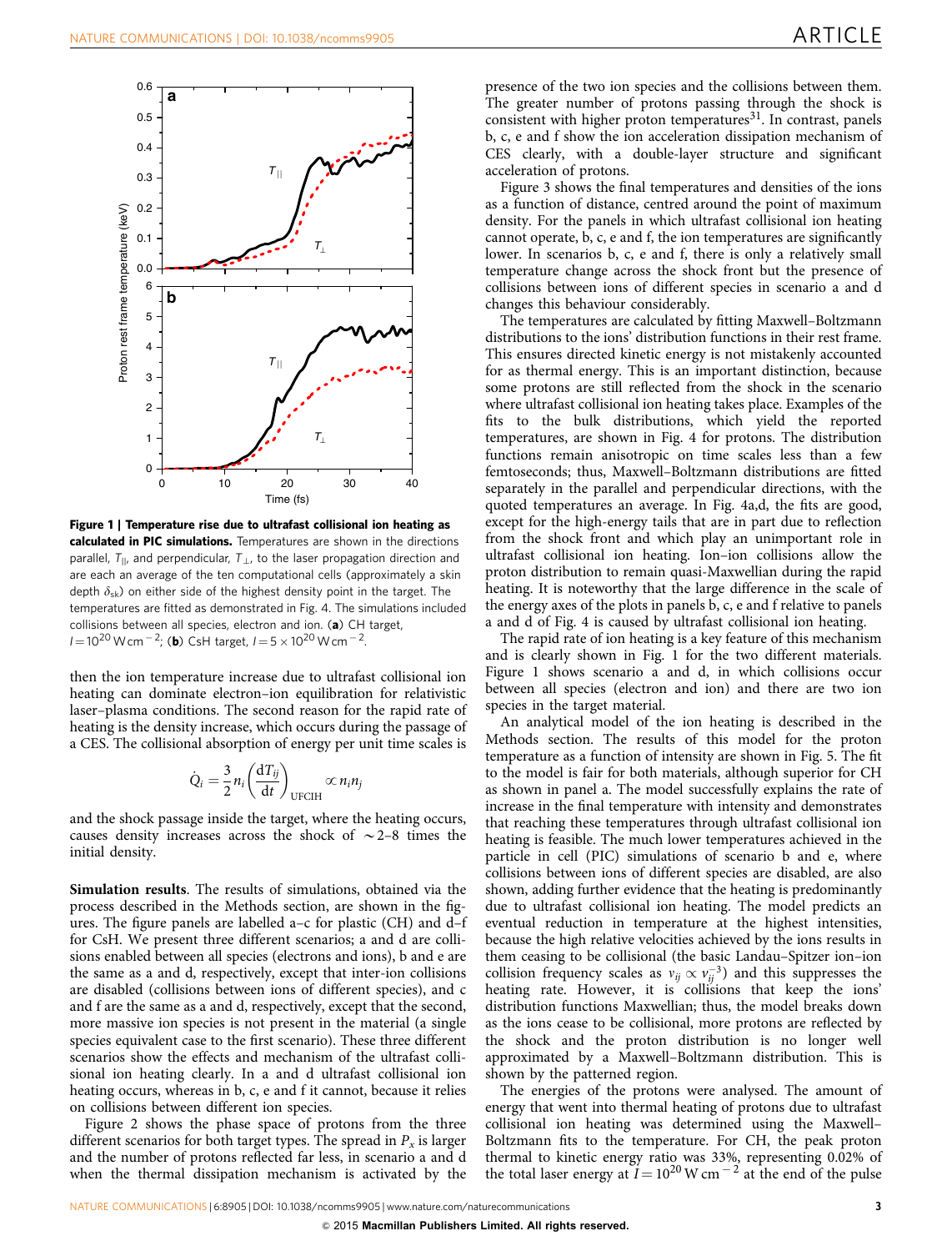<span id="page-3-0"></span>

Figure 2 | Phase space of protons showing the shock front 20 fs into 40-fs-long PIC simulations. (a,d) All collisions enabled; (b,e) collisions between different ion species disabled; (c,f) all collisions enabled but the material is made up of protons only at the same density as the protons in **a,d**, respectively; (**a-c**) CH target,  $I=10^{20}$  Wcm<sup>-2</sup>; (**d-f**) CsH target,  $I=5\times10^{20}$  Wcm<sup>-2</sup>. The heating is evident in **a,d** as an increase in the spread of  $P_x$  upstream of the shock front. The other panels show that without collisions between different species of ion, there is significant reflection of protons from the shock front.



Figure 3 | Temperature and density profiles centred on the maximum density point 40 fs into the PIC simulations. (a,d) All collisions enabled; (b,e) collisions between different ion species disabled;  $(c, f)$  all collisions enabled but the material is made up of protons only at the same density as the protons in **a,d**, respectively; (**a–c**) CH target,  $l$  =10<sup>20</sup> Wcm<sup>–2</sup>; (**d-f**) CsH target,  $l$  = 5 × 10<sup>20</sup> Wcm<sup>–2</sup>. Red arrows show the laser propagation direction. The temperatures, fitted in the proton rest frame using a Maxwell–Boltzmann distribution, show a clear increase when collisions between different ion species are included as in a,d. The temperatures are the mean of the temperatures in the parallel and perpendicular directions.

in the scenario where ultrafast collisional ion heating acted. The ratio of thermal energy to kinetic energy was lower for all other intensities in the same scenario, being  $\sim$  1% for the intensities simulated. The thermal-to-laser energy ratio was similarly reduced at other intensities. For the two scenarios in which ultrafast collisional ion heating cannot act, the ratio of laser energy into thermal energy peaks at  $\sim$  10<sup>-5</sup>% in both cases.

In CsH, the peak ratio of thermal energy to directed kinetic energy was 13% with  $I = 2 \times 10^{20}$  W cm  $^{-2}$ . The peak ratio of thermal energy to laser energy was 0.005% compared with  $\sim$  10<sup>-4</sup>% for scenarios b, c, e and f.

These laser energy conversion efficiencies are too small for this mechanism to be useful purely as a method of heating matter.

However, the change relative to ignoring ultrafast collisional ion heating is an order of magnitude or more.

In these simulations, it is assumed that the laser has no prepulse. Experimental facilities have a range of laser pre-pulses, which may alter the target before the main pulse arrives, but the pre-pulse varies from shot to shot and between facilities; thus, the approximation of no pre-pulse is a useful simplification. Prepulses may create lower density pre-plasmas on the surface of targets. The presence of significant pre-plasma prevents CESs from reaching the solid density part of the target and reduces the heating rate due to ultrafast collisional ion heating because of its lower density. However, techniques such as plasma mirrors can vastly improve laser pre-pulses<sup>1</sup>. Alternatively, the longer pulses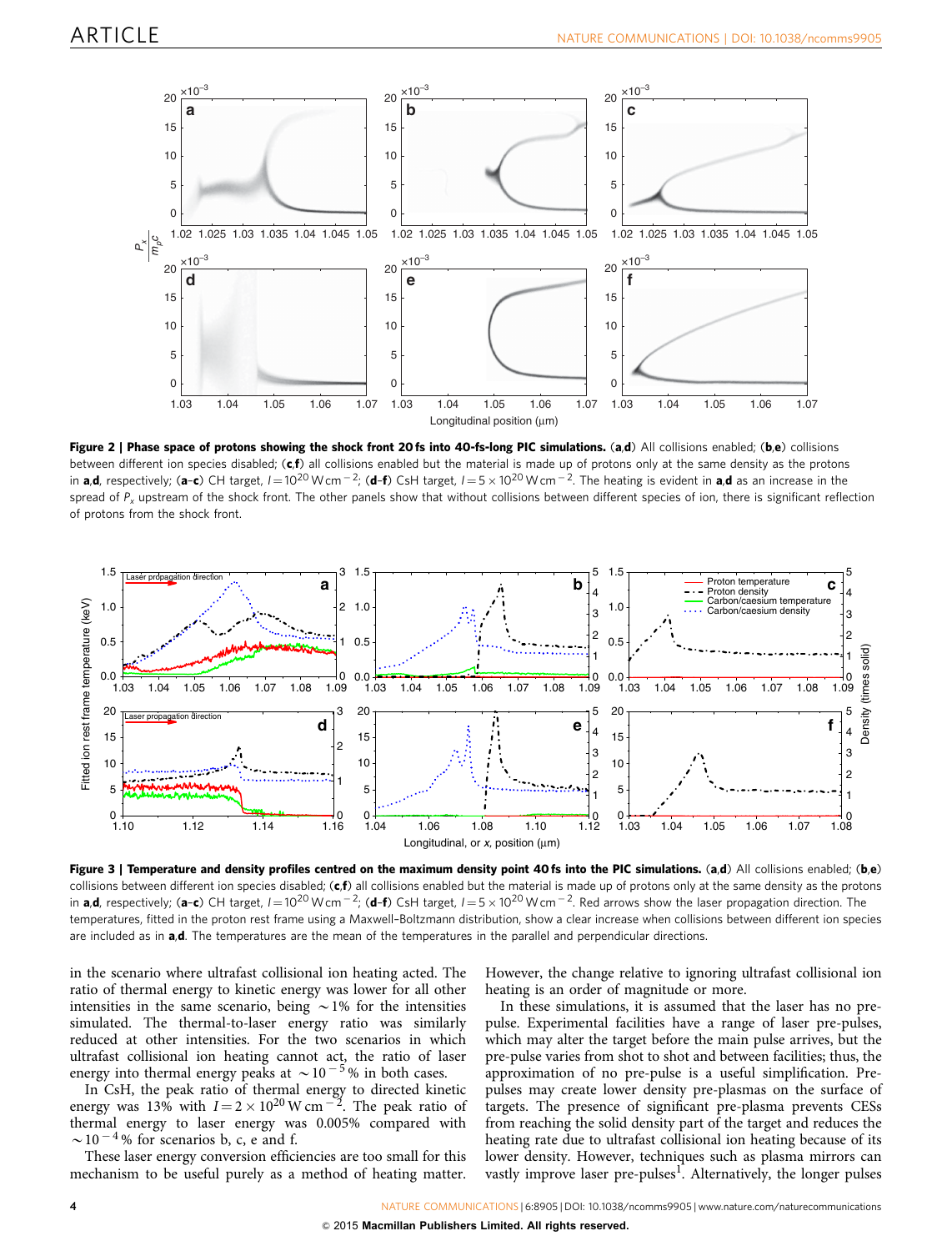<span id="page-4-0"></span>

Figure 4 | The ion rest frame distribution functions and Maxwell–Boltzmann (M.B.) fits to them in directions perpendicular and parallel to the laser pulse propagation direction 20 fs into the PIC simulations. These are taken at the point in the target with the highest density and provide an example of how Maxwell–Boltzmann distributions are fitted to the proton distribution functions in the rest frame of the protons to produce the temperatures shown in [Figs 1, 3 and 5](#page-2-0). Black arrows indicate the appropriate y axis scale for a particular distribution function and its fit. Solid and dash lines represent the distributions parallel to the shock; dash-dot lines the distributions perpendicular to it. (a,d) All collisions enabled; (b,e) collisions between different ion species disabled;  $(c, f)$  all collisions enabled but the material is made up of protons only at the same density as the protons in a,d respectively;  $(a-c)$  CH target,  $l$  = 10<sup>20</sup> W cm  $^{-2}$ ; (**d-f**) CsH target,  $l$  = 5  $\times$  10<sup>20</sup> W cm  $^{-2}$ .



Figure 5 | A comparison of the proton heating found in PIC simulations (red dots) and the heating predicted by the analytical model (black line). These are calculated 40 fs into the PIC simulations. Temperatures are measured at the highest density point in the target and the ten computational cells on either side of this point (roughly a skin depth  $\delta_{sk}$ ). The error bars are given by the s.d. of the fitted temperature across these cells. The highest density point is always at, or above, solid density. Also shown are hollow blue dots, which show the heating achieved in simulations with collisions between different species of ion disabled. The patterned region denotes where a Maxwell–Boltzmann distribution does not provide a good fit for the proton distribution function and so the analytical model no longer applies. (a) CH target, (b) CsH target.

of up to 500 fs available on high-intensity laser facilities have enough energy for the main laser pulse to penetrate the preplasma[34,16](#page-6-0) and move the situation back to that of a CES being launched into solid density matter.

Hot electrons play an indirect role in CES as the amount of electron refluxing, determined by target thickness, influences the shock speed  $v_{\rm sh}$  ([ref. 20\)](#page-5-0). For intensities that are strong enough to launch a shock, ultrafast collisional ion heating occurs and is

significant, but the amount of heating depends on intensity given a particular target thickness; lower shock velocities are associated with thicker targets. The effect of substantially increasing target thickness would be to shift the heating curve shown in Fig. 5 to higher intensities. However, target thicknesses that are larger by an order of magnitude or more are required to cause a significant change in  $v_{\rm sh}/c$ ; thus, the results reflect what is achievable for moderate thickness targets L where  $L \leq 5\lambda (m_i/m_e)^{1/2}(n_{cr}/n_i)^{1/2}/$  $(N_{\text{electron cycle}})$ ) where  $N_{\text{electron cycles}} > 1$ , the critical density is (*Nelectron cycles)* where *Nelectron cycles* > 1, the critical derisity is  $n_{cr} = \omega^2 \epsilon_0 m_e \sqrt{1 + a_0^2/2}/e^2$  and the laser strength parameter is  $a_0 = eE_0/m_e\omega c$ .

The PIC simulations performed include other heating mechanisms such as electron–ion collisions, electron–ion and ion–ion collisionless interactions such as two-stream instabilities and the stopping of fast ions reflected from the shock front heating the plasma upstream of the shock. Ion interactions with hot electrons and cold electron return currents are present in all simulations, but there is no significant heating in scenarios b, c, e and f in which collisions between ions of different species are disabled. Collisionless heating is included in all scenarios but is similarly unimportant. Fast ion stopping has a time scale of  $\tau \propto$  $1/v_i^3$  for ion i and it is estimated<sup>[19](#page-5-0)</sup> that a target with incident radiation of  $I = 10^{20}$  W cm<sup>-2</sup> produces a beam of reflected ions with a slow down time of 1 ps and a deposition length around  $1 \mu m$ . This is a longer time than is relevant to the simulations presented and the deposition length scale extends far beyond the shock width. There is very little ion heating upstream of the shock observed in the figures. As it is protons that are reflected from the shock, this effect would also be apparent in panels c and f of [Figs 2–4](#page-3-0) if it were significant. Therefore, the only significant change to final temperatures occurs when collisions between ions of different species are included and ultrafast collisional ion heating can act.

As the heated volume is very small, the practical uses of this heating mechanism may be few in number. Most of the target (ahead of the shock is) remains cold, with a proton beam passing through it, or is behind the shock and is heated but is, on longer time scales, also being ablated from the front surface by the direct interaction of the laser. However, one interesting implication of ultrafast collisional ion heating is that ion acceleration schemes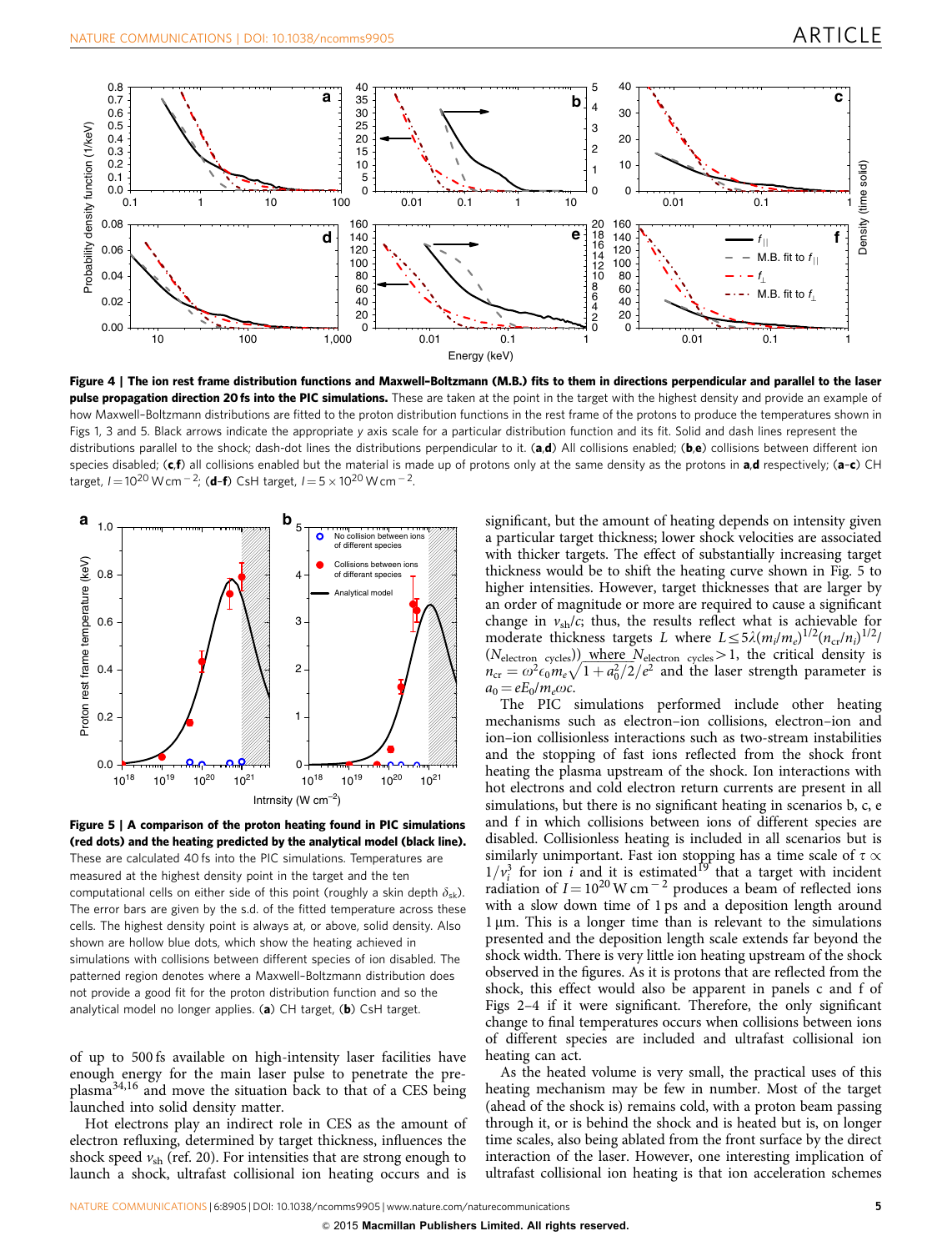<span id="page-5-0"></span>relying on laser–solid interactions may produce less high-quality beams<sup>[35](#page-6-0)</sup> than previously anticipated as measured by the metric of transverse beam emittance, which is the average spread in  $P_y\!-\!y$ space where  $y$  is the spatial dimension transverse to the beam. Some of these schemes rely on accelerating ions from small amounts of solid density material, meaning the heating effect we describe could be important for their dynamics.

# **Discussion**

We have demonstrated a new heating mechanism in which radiation pressure-driven electrostatic shocks can produce proton temperatures of the order of keV at solid densities on time scales of the order of tens of femtoseconds. The heating mechanism relies on ion–ion collisions between different species of ion, which are not typically assumed to be important in dissipating CESs and is unusual in that ions are not heated directly by their interactions with electrons. The modest volume heated by this mechanism means that it may have few practical applications (unless the effect could somehow be enhanced), although it could have implications for ion acceleration schemes. The conditions required for ultrafast collisional ion heating are within the capabilities of current laser facilities. If this heating mechanism is demonstrated experimentally, the rate of ion heating will be, to our knowledge, the fastest achieved for a significant number  $(>10^{12})$  of particles.

#### Methods

PIC simulations. Simulations were perfomed with the freely available relativistic epoch PIC code<sup>[36](#page-6-0)</sup>, which includes an algorithm for performing collisions between all particles $37$ . All particles, electron and ion, collide with all other particles unless explicitly stated as in panels b and e of [Figs 2–4](#page-3-0) and temperatures represented by hollow circles in [Fig. 5.](#page-4-0) The laser pulses have wavelength  $\lambda = 800$  nm enter the simulation domain at  $x = 0$  and have a Gaussian temporal shape of full width half maximum 15 fs, with peak intensities quoted. The laser pulse is linearly polarized. The one-dimensional simulation domain is  $1.5 \mu m$  thick and longitudinal positions are measured relative to the pulse entry point at  $x = 0 \mu$ m. Targets are 0.3  $\mu$ m thick, far greater than the skin depth  $\delta_{sk} = c/\omega_{pe}$ , and are positioned between  $x = 1 \mu m$ and  $x = 1.3$  um. The ions are initialized cold, whereas  $T_a(t = 0) = 100$  eV, to satisfy the constraints of the collision algorithm. Two targets are simulated: plastic (equimolar carbon and protons, CH) and CsH. In all simulations, the simulation domain is resolved by a grid of 10,000 cells with 1,200 particles per cell (400 per species for both electrons and ions). The plastic initial density is  $\rho = 1.04$  g cm<sup>-3</sup> and the skin depth of  $\delta_{sk} = 8.8$  nm is resolved. Ions in CH targets are assumed to be fully ionized. CsH targets were simulated at the solid density of  $\rho = 3.42$  g cm 3 and the skin depth of  $\delta_{sk} = 8.0$  nm is resolved. Cs is not fully ionized and we assume  $Z^* = 27$  corresponding to over-the-barrier ionization of atomic energy levels down to principal quantum number  $n = 4$ . This is denoted throughout the text as  $Z_i$  or  $Z_j$  for notational convenience. The thermal energy to laser energy ratios quoted for the two scenarios, 2 and 3, where ultrafast collisional ion heating cannot act, are determined from two-thirds of the median energy in the protons' rest frame. The Debye length,  $\lambda_D$ , is larger than the inter-ion particle radius for all simulations.

Analytical model of heating. The analytical model of the heating effect, shown in [Fig. 5,](#page-4-0) is derived from the Boltzmann equation. The model is based on two different populations of ions being differentially accelerated by the electric field,  $E_x$ , associated with the shock. The friction between the two species of ions is the cause of their heating. It is assumed that the accelerated ions of two distinct ion species i and j each have Maxwell–Boltzmann distributions moving at velocities  $v_i$  and  $v_j$ , respectively, in the laboratory frame and have relative velocity  $v_{ij} = v_i - v_j$ . Differential equations may then be expressed for the rate of change of temperatures<br>with respect to the distance,  $\frac{dT_i}{dx}$  and  $\frac{dT_j}{dx}$ , and the rate of change of bulk velocity of<br>the ion distributions with respect to

$$
\frac{dT_i}{dx} = \left(\frac{dT_i}{dx}\right)_{UFCIH} + \left(\frac{dT_i}{dx}\right)_{Exch.}
$$
\n(1)

$$
\frac{dv_i}{dx} = \sqrt{\frac{eE_x Z_i}{2m_i x}} + \left(\frac{dv_i}{dx}\right)_{\text{UFCH}} \tag{2}
$$

and similarly for *i*. The first term on the right-hand side of equation  $(2)$  simply comes about due to the accelerating field of the shock,  $E<sub>x</sub>$ . 'UFCIH' represents the ultrafast collisional ion heating term, whereas 'Exch.' represents an ion–ion

temperature equilibration term. These terms are given by $38,39$ 

$$
\left(\frac{\mathrm{d}T_i}{\mathrm{d}x}\right)_{\mathrm{UECHI}} = \left(\frac{Z_i Z_j e^2}{4\pi\epsilon_0}\right)^2 \frac{16\sqrt{\pi}n_j \ln \Lambda_{ij}}{3m_i v_i v_{ij}} \zeta \left(\frac{v_{ij}}{v_{\mathrm{th}}}\right) \tag{3}
$$

$$
\left(\frac{\mathrm{d}T_i}{\mathrm{d}x}\right)_{\text{Exch.}} = \left(\frac{Z_i Z_j e^2}{4\pi\epsilon_0}\right)^2 \frac{32\sqrt{\pi} \ln \Lambda_{ij} n_j}{3m_i m_j v_i v_{\text{th}}^3} (T_i - T_j) \exp\left\{-\left(\frac{v_{ij}}{v_{\text{th}}}\right)^2\right\} \tag{4}
$$

$$
\left(\frac{\mathrm{d}v_i}{\mathrm{d}x}\right)_{\mathrm{UECH}} = -\left(\frac{Z_i Z_j e^2}{4\pi\epsilon_0}\right)^2 \frac{8\sqrt{\pi}n_j \ln \Lambda_{ij}}{\left(m_i v_i\right)^2 v_{ij}} \zeta \left(\frac{v_{ij}}{v_{\mathrm{th}}}\right) \tag{5}
$$

where

$$
\zeta(x) = \frac{\sqrt{\pi}}{2} \text{erf } (x) - x \, \exp(-x^2)
$$

erf(x) is the error function and  $v_{th,ij} = 2\left(\frac{T_j}{m_i} + \frac{T_i}{m_i}\right)$ .

The equations are solved by the classical Runge–Kutta method. The only variable input to the model for each material is the incident laser intensity. Other variables, which do not change as a function of intensity, are the Coulomb logarithm (set to  $\ln \Lambda = 4$  in the analytical model), shock width L and the ion densities  $n_i$ ,  $n_j$ . The shock widths and densities used in the analytical model are representative values taken from simulations:  $L = 15$  nm and  $n_i = 5n_i(t = 0)$  for CH,  $L = 24$  nm and  $n_i = 5n_i(t = 0)$  for CsH. CES have widths on the order of the Debye length,  $L = (4-10)\lambda_D$  (refs 18,27). The electric field of the shock,  $E_x$ , is given as a function of incident intensity by the electrostatic shock efficiency relation<sup>19</sup> so that  $(2^{2} \lambda^{1/2})$ 

 $E_x=4\left(\frac{2I^2}{\rho c^4\epsilon_0}\right)$ where  $I$  is the incident laser intensity.

#### **References**

- 1. Thaury, C. et al. Plasma mirrors for ultrahigh-intensity optics. Nat. Phys. 3, 424–429 (2007).
- 2. Osterholz, J. et al. Production of dense plasmas with sub-10-fs laser pulses. Phys. Rev. Lett. 96, 085002 (2006).
- 3. Ross, J. S. et al. Collisionless coupling of ion and electron temperatures in counterstreaming plasma flows. Phys. Rev. Lett. 110, 1-5 (2013).
- Roth, M. et al. Fast ignition by intense laser-accelerated proton beams. Phys. Rev. Lett. 86, 436-439 (2001).
- 5. Wilks, S. C. et al. Energetic proton generation in ultra-intense laser-solid interactions. Phys. Plasmas 8, 542–549 (2001).
- Bulanov, S. V. & Khoroshkov, V. S. Feasibility of using laser ion accelerators in proton therapy. Plasma Phys. Rep. 28:5, 453–456 (2002).
- 7. Esirkepov, T., Borghesi, M., Bulanov, S. V., Mourou, G. & Tajima, T. Highly efficient relativistic-ion generation in the laser-piston regime. Phys. Rev. Lett. 92, 175003 (2004).
- 8. Fourkal, E., Velchev, I. & Ma, C.-M. Coulomb explosion effect and the maximum energy of protons accelerated by high-power lasers. Phys. Rev. E 71, 036412 (2005).
- 9. Bulanov, S. S. et al. Accelerating monoenergetic protons from ultrathin foils by flat-top laser pulses in the directed-Coulomb-explosion regime. Phys. Rev. E 78, 026412 (2008).
- 10. Albright, B. J. et al. Relativistic buneman instability in the laser breakout afterburner. Phys. Plasmas 14, 094502 (2007).
- 11. Robinson, A. P. L., Zepf, M., Kar, S., Evans, R. G. & Bellei, C. Radiation pressure acceleration of thin foils with circularly polarized laser pulses. New. J. Phys. 10, 013021 (2008).
- 12. Naumova, N. et al. Hole boring in a dt pellet and fast-ion ignition with ultraintense laser pulses. Phys. Rev. Lett. 102, 025002 (2009).
- 13. Borghesi, M. et al. Progress in proton radiography for diagnosis of icf-relevant plasmas. Laser Particle Beams 28, 277–284 (2010).
- 14. Robinson, A. P. L. Production of high energy protons with hole-boring radiation pressure acceleration. Phys. Plasmas 18, 056701 (2011).
- 15. Palmer, C. A. J. et al. Rayleigh-taylor instability of an ultrathin foil accelerated by the radiation pressure of an intense laser. Phys. Rev. Lett. 108, 225002 (2012).
- 16. Haberberger, D. et al. Collisionless shocks in laser-produced plasma generate monoenergetic high-energy proton beams. Nat. Phys. 8, 95–99 (2012).
- 17. Macchi, A., Borghesi, M. & Passoni, M. Ion acceleration by superintense laserplasma interaction. Rev. Mod. Phys. 85, 751–793 (2013).
- 18. Forslund, D. & Shonk, C. Formation and structure of electrostatic collisionless shocks. Phys. Rev. Lett. 25, 1699–1702 (1970).
- 19. Denavit, J. Absorption of high-intensity subpicosecond lasers on solid density targets. Phys. Rev. Lett. 69, 3052–3055 (1992).
- 20. Silva, L. O., Marti, M., Davies, J. R. & Fonseca, R. A. Proton shock acceleration in laser-plasma interactions. Phys. Rev. Lett. 92, 015002 (2004).
- 21. Lindl, J. D. Development of the indirect-drive approach to inertial confinement fusion and the target physics basis for ignition and gain. Phys. Plasmas 94551, 3933–4024 (1995).